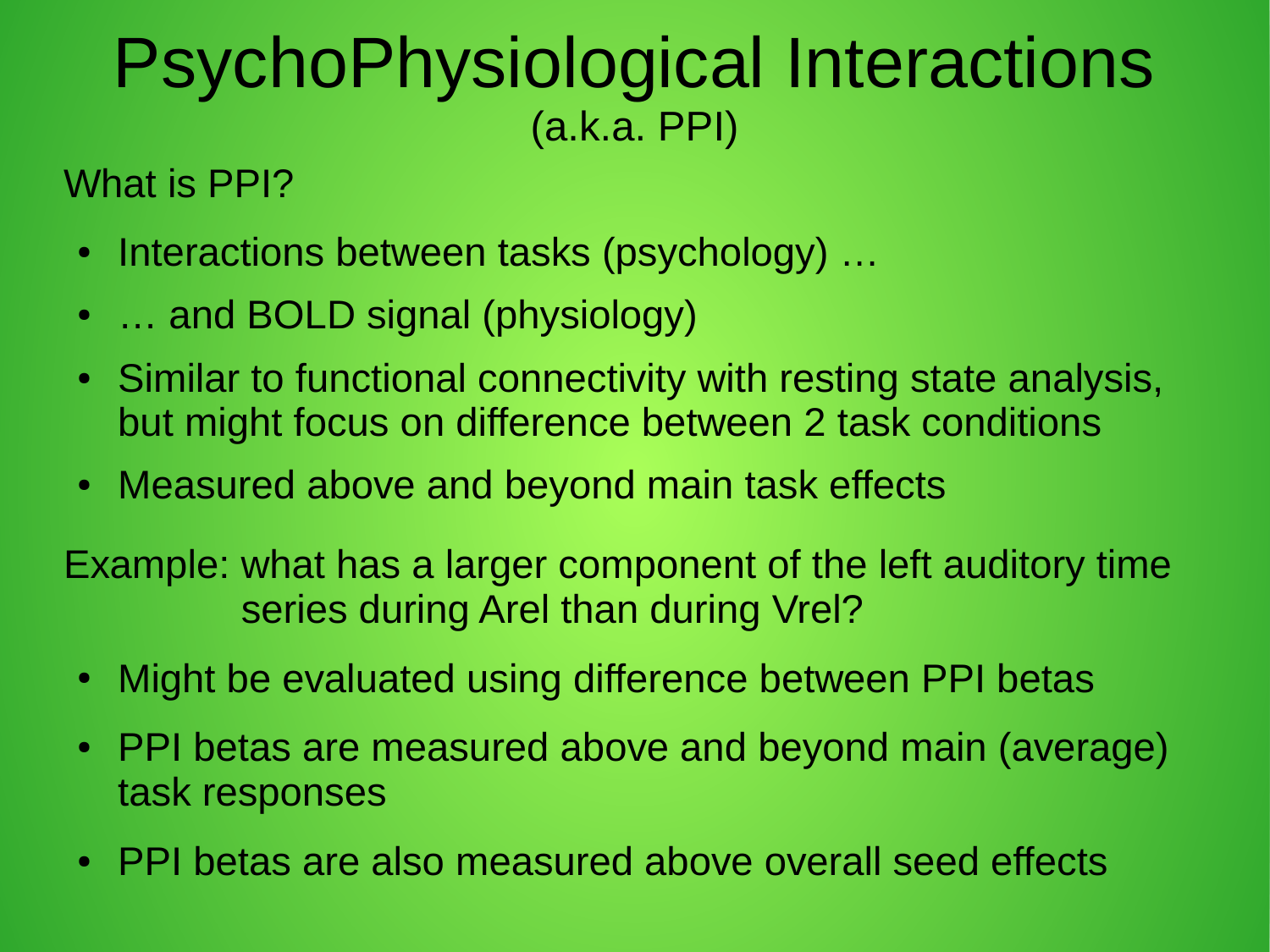## Betas as measures of effect

- Rather than correlation coefficients (r)
- Meaning are more like a task effects
- Not affected by relative cumulative durations of classes
- Should have more reasonable distributions

Compute betas for all task conditions at once

Could temporally partition seed per task, except that the seed contains task convolved with IRF

Work on over-sampled time grid (e.g. 0.1 s)

- Allows for non-TR-locked events and durations
- Decon/Recon steps are almost inverses
- not relying on deconvolution to decide what is BOLD